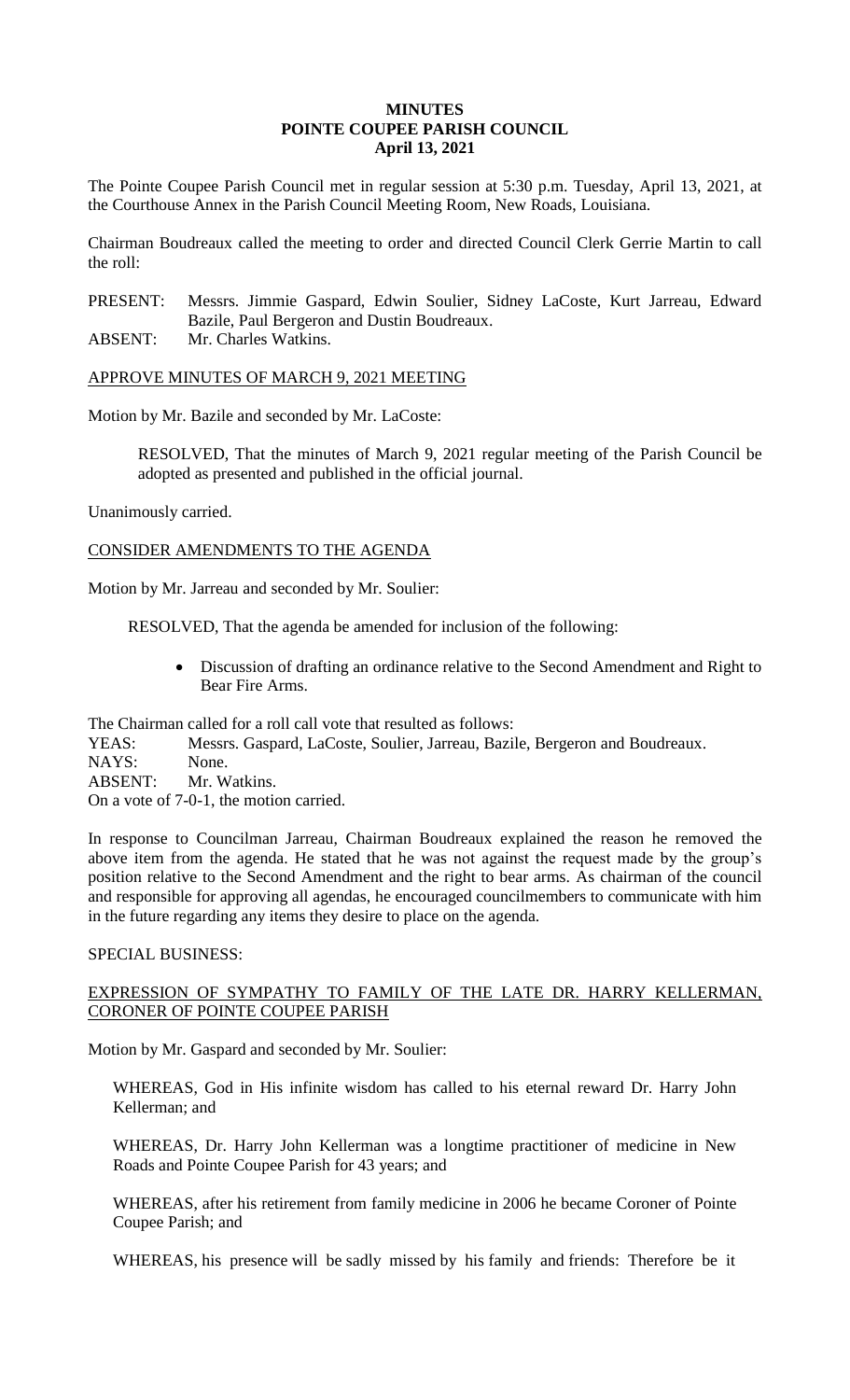RESOLVED, That this Pointe Coupee Parish Council does and hereby offer our deepest sympathy and condolences to the family of Dr. Harry John Kellerman and this resolution of sympathy in the loss of their loved one.

Unanimously carried.

#### PROCLAMATION DECLARING APRIL AS FAIR HOUSING MONTH

Motion by Mr. Bazile and seconded by Mr. Soulier:

#### **PROCLAMATION FAIR HOUSING MONTH**

WHEREAS, the 51st Anniversary of the National Fair Housing Law, Title VIII of the Civil Rights Act of 1968, during the month of April, is an occasion for all Americans - individually and collectively - to rededicate themselves to the principle of freedom from housing discrimination whenever it exists; and

WHEREAS, this law guarantees for each citizen the critical, personal element of freely choosing a home; and

WHEREAS, a fair housing law has been passed by the State of Louisiana, and implementation of the law requires the positive commitment, involvement and support of each of our citizens; and

WHEREAS, the department and agencies of the State of Louisiana are to provide leadership in the effort to make fair housing not just an idea, but an ideal for all our citizens; and

WHEREAS, barriers that diminish the rights and limit the options of any citizen to freely choose a home will ultimately diminish the rights and limit the options of all.

NOW, THEREFORE, I, DUSTIN BOUDREAUX, Chairman of the Pointe Coupee Parish Council do hereby proclaim the month of **April, 2021** as **FAIR HOUSING MONTH** in Pointe Coupee Parish and encourage all citizens of this parish to join in reaffirming the obligation and commitment to fair housing opportunities for all.

Unanimously carried.

#### PROCLAMATION DECLARING APRIL AS AUTISM AWARENESS MONTH

Motion by Mr. LaCoste and seconded by Mr. Gaspard:

#### **PROCLAMATION AUTISM AWARENESS MONTH**

WHEREAS, autism is a lifelong developmental difference, associated with significant alteration of an individual's ability to learn in the same way as others, which may include differences in social behaviors and communication; and

WHEREAS, autism, also known as autism spectrum disorders, affects people regardless of race, religion, socio-economic status or geography; and

WHEREAS, the incidence of autism in the United States is 1 in 59 according to the Centers of Disease Control and Prevention; and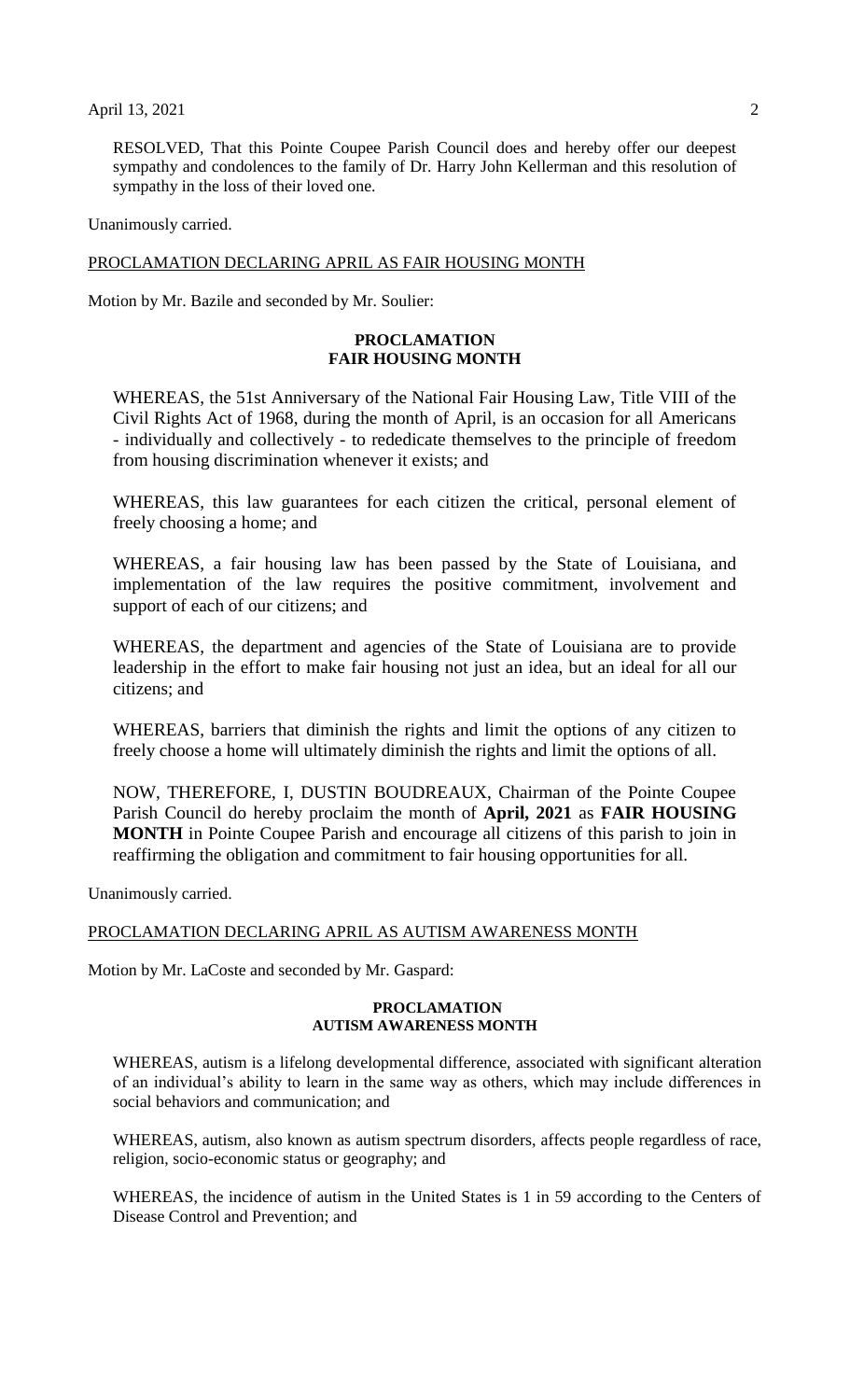April 13, 2021 3

WHEREAS, evidence suggests autism is the result of neurological anomalies affecting the functioning of the brain and few members of the general public understand this complex syndrome; and

WHEREAS, persons with autism can be helped to reach their greatest potential, and accurate, early diagnosis and the resulting appropriate education and interventions, as well as community acceptance and accommodations, are vital to the future growth and development of the individual; and

WHEREAS, autism is a complex set of differences that requires increased research to one day better understand it; and

WHEREAS, the greater recognition and understanding of autism can ensure that individuals with autism are accurately diagnosed and appropriately treated throughout their lives.

NOW, THEREFORE, I, DUSTIN BOUDREAUX, Chairman of the Pointe Coupee Parish Council, do hereby proclaim the month of **April, 2021** as **AUTISM AWARENESS MONTH** in Pointe Coupee Parish, and encourage all citizens to reach out to the Families Helping Families of Greater Baton Rouge for support and to bring awareness of autism.

Unanimously carried.

PROCLAMATION ORDERING A SPECIAL ELECTION TO FILL THE VACANCY FOR CORONER OF POINTE COUPEE PARISH

Motion by Mr. Soulier and seconded by Mr. Bazile:

#### **PROCLAMATION**

Issuing a proclamation for the calling of a special election to fill the vacancy of Coroner of Pointe Coupee Parish

WHEREAS, the late Honorable Harry J. Kellerman, Coroner, Parish of Pointe Coupee, passed away on March 30, 2021; and

WHEREAS, it is necessary to call a special election to fill the vacancy in said office created by his death.

NOW, THEREFORE, BE IT RESOLVED, that the Pointe Coupee Parish Council does hereby issue this Proclamation pursuant to LA R.S. 18:602 ordering a special election to fill the said vacancy of Coroner in Pointe Coupee Parish until a special election can be held on the following dates:

- *(1) The Special Primary Election shall be held on October 9, 2021; and*
- *(2) The Special General Election, if necessary, shall be held on November 13, 2021;*
- *(3) The dates for qualifying for the candidates in the Special Election shall be July 14, 15 & 16, 2021.*

This Proclamation shall be published in the official journal of Pointe Coupee Parish and a copy thereof shall be sent by certified or registered mail to Pointe Coupee Parish Clerk of Court and to the Louisiana Secretary of State as required by Law.

Unanimously carried.

#### PARISH PRESIDENT'S REPORT

President Thibaut gave updates on the finances including an increase in sales tax and gas collections; positions available for one full-time and two part-time employees; damages occurred at the parish maintenance facility from the recent storm; and meetings with the sheriff regarding the housing of inmates at the Detention Center. In closing, he responded to questions from council.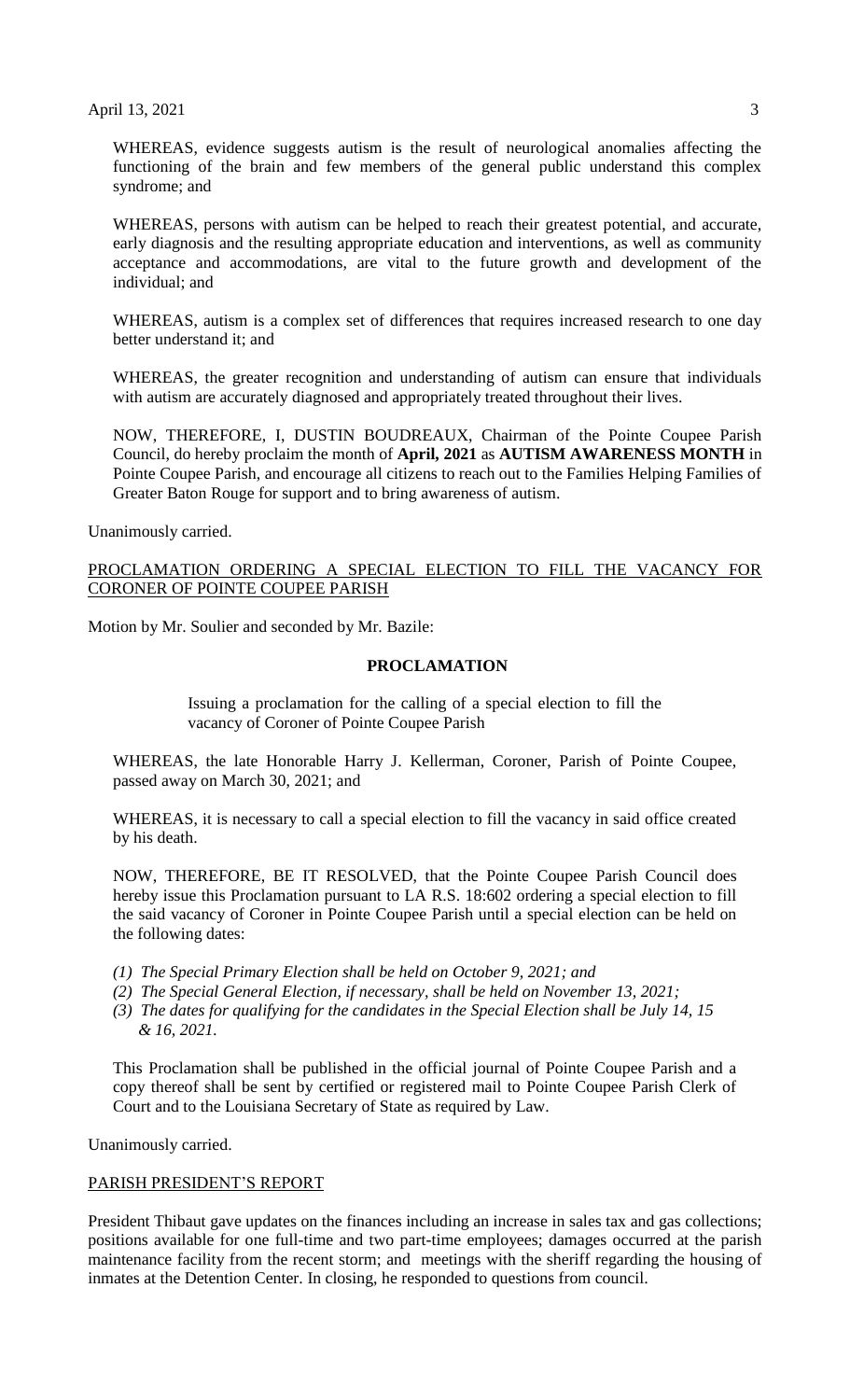#### April 13, 2021 4

#### PUBLIC COMMENTS ON AGENDA ITEMS

There were no public comments.

# PUBLIC HEARING ON AN INTRODUCED PROPOSED ORDINANCE TO AMEND THE POINTE COUPEE PARISH CODE OF ORDINANCES RELATIVE TO AMENDING & RE-ORDAIN THE POINTE COUPEE PARISH GOVERNMENT PERSONNEL MANUAL

A hearing to obtain public input to a proposed ordinance to amend the Pointe Coupee Parish Code of Ordinances relative to amending & re-ordain the Pointe Coupee Parish Government Personnel Manual was conducted at 5:50 p.m., Tuesday, April 13, 2021 at the Parish Council Meeting Room, Courthouse Annex, 160 East Main Street, New Roads, Louisiana.

There were no objections received orally or written to the ordinance.

Motion by Mr. Bazile and seconded by Mr. LaCoste:

RESOLVED, That a proposed ordinance to amend the Pointe Coupee Parish Code of Ordinances relative to amending & re-ordain the Pointe Coupee Parish Government Personnel Manual, and to otherwise provide with respect thereto be adopted by the Pointe Coupee Parish Council.

The Chairman called for a roll call vote that resulted as follows:<br>YEAS: Messrs. Bergeron, Bazile, Jarreau, Soulier, LaCo

Messrs. Bergeron, Bazile, Jarreau, Soulier, LaCoste, Gaspard and Boudreaux.

NAYS: None.

ABSENT: Mr. Watkins.

On a vote of 7-0-1, the motion carried.

## INTRODUCTION OF ORDINANCE(S):

## AN ORDINANCE TO AMEND CHAPTER 25, SECTION 25-3 OF THE POINTE COUPEE PARISH CODE OF ORDINANCES, PERTAINING TO MOBILE HOMES AND PERMIT FEES; AND TO OTHERWISE PROVIDE WITH RESPECT THERETO (PUBLIC HEARING MAY 11, 2021)

## NOTICE OF INTRODUCTION OF ORDINANCE AND PUBLIC HEARING

NOTICE IS HEREBY GIVEN that a proposed ordinance to amend Chapter 25, Section 25-3 of the Pointe Coupee Parish Code of Ordinances, pertaining to mobile homes and permit fees; and to otherwise provide with respect thereto has been introduced before the Pointe Coupee Parish Council, and that a public hearing will be held relative thereto at 5:30 p.m., Tuesday, May 11, 2021 at the Parish Council Meeting Room, Courthouse Annex, 160 East Main Street, New Roads, Louisiana, after which said ordinance may be considered for adoption. All interested persons are urged to attend.

# RESOLUTIONS:

#### ACCEPT THE COOPERATIVE ENDEAVOR AGREEMENT BETWEEN THE GREATER BATON ROUGE PORT COMMISSION AND THE PARISH OF POINTE COUPEE, PERTAINING TO MATTERS OF THE PORT OF POINTE COUPEE

Motion by Mr. LaCoste and seconded by Mr. Soulier:

WHEREAS, the Greater Baton Rouge Port Commission ("GBRPC") is a political subdivision of the State of Louisiana; and

WHEREAS, Pointe Coupee Parish ("PCP") is a political subdivision of the State of Louisiana; and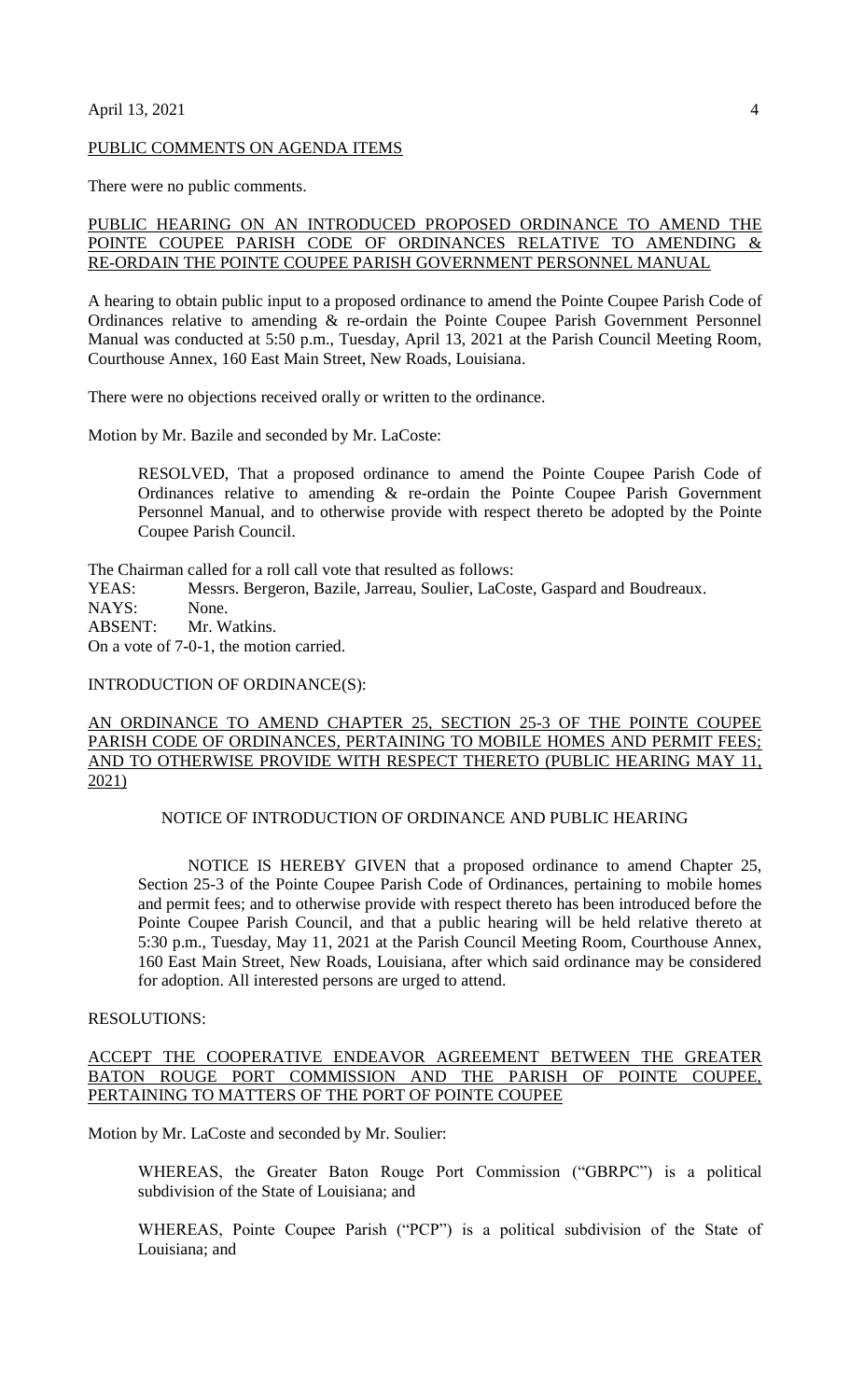WHEREAS**,** heretofore as part of the functioning of the Port of Pointe Coupee, the Parish of Pointe Coupee has held funds for the account of the Port of Pointe Coupee and currently holds such funds in the amount of One Hundred Ninety-Three Thousand Three Hundred and Eleven and 95/100 Dollars (\$193,311.95); and

WHEREAS, as of January 1, 2020 the Port of Pointe Coupee was merged into the GBRPC and as a result, the funds on deposit with the PCP should be transferred to the GBRPC: Therefore be it

RESOLVED, That the Pointe Coupee Parish Council hereby accepts the Cooperative Endeavor Agreement between the Greater Baton Rouge Port Commission and the Parish of Pointe Coupee, pertaining to the transfer of funds on deposit with the Port of Pointe Coupee to the Greater Baton Rouge Port Commission.

Unanimously carried.

# APPROVAL TO SEND LETTER TO LA DEPARTMENT OF HEALTH, PERTAINING TO ESTABLISHMENT OF A GROUP HOME IN DELTA PLACE SUBDIVISION

Motion by Mr. LaCoste and seconded by Mr. Bazile:

RESOLVED, That the Parish Council send a letter to the LA Department of Health, pertaining to the establishment of a group home in Delta Place Subdivision.

Unanimously carried.

#### NAME A PRIVATE ROAD TONY LANE OFF OF FORDOCHE ROAD FOR E-911 PURPOSES

Motion by Mr. Soulier and seconded by Mr. Jarreau:

RESOLVED, That a private road be named Tony Lane off of Fordoche Road for E-911 purposes.

Unanimously carried.

GRANTING AUTHORITY TO TAKE PRELIMINARY APPROVAL RELATIVE TO THE ISSUANCE, SALE AND DELIVERY OF NOT EXCEEDING \$3,000,000 SALES TAX REFUNDING BONDS IN ONE OR MORE SERIES & MAKING APPLICATION TO THE STATE BOND COMMISSION FOR APPROVAL; AND PROVIDING FOR OTHER MATTERS IN CONNECTION THEREWITH

Motion by Mr. Bazile and seconded by Mr. Gaspard:

## **A RESOLUTION GRANTING AUTHORITY TO TAKE PRELIMINARY APPROVAL RELATIVE TO THE ISSUANCE, SALE AND DELIVERY OF NOT EXCEEDING \$3,000,000 SALES TAX REFUNDING BONDS, IN ONE OR MORE SERIES, PARISH OF POINTE COUPEE, STATE OF LOUISIANA, ALL IN THE MANNER PROVIDED FOR BY LAW; MAKING APPLICATION TO THE STATE BOND COMMISSION FOR APPROVAL; AND PROVIDING FOR OTHER MATTERS IN CONNECTION THEREWITH**

**WHEREAS**, the Parish of Pointe Coupee, State of Louisiana (the "**Issuer**" or the "**Parish**") governed by the Pointe Coupee Parish Council (the "**Governing Authority**") has previously issued Sales Tax Bonds (Road Improvement), Series 2011 Bonds described herein (the "**Prior Bonds**"); and

**WHEREAS**, the Parish desires to refund a portion or all of the Prior Bonds (the "**Refunding**") pursuant to the Louisiana Consolidated Local Government Indebtedness Act, Title 39, Subtitle II, Chapter 4, and particularly Section 523 of Title 39 regarding sales tax bonds and Section 531 of Title 39 regarding refunding bonds of the Louisiana Revised Statutes of 1950, as amended,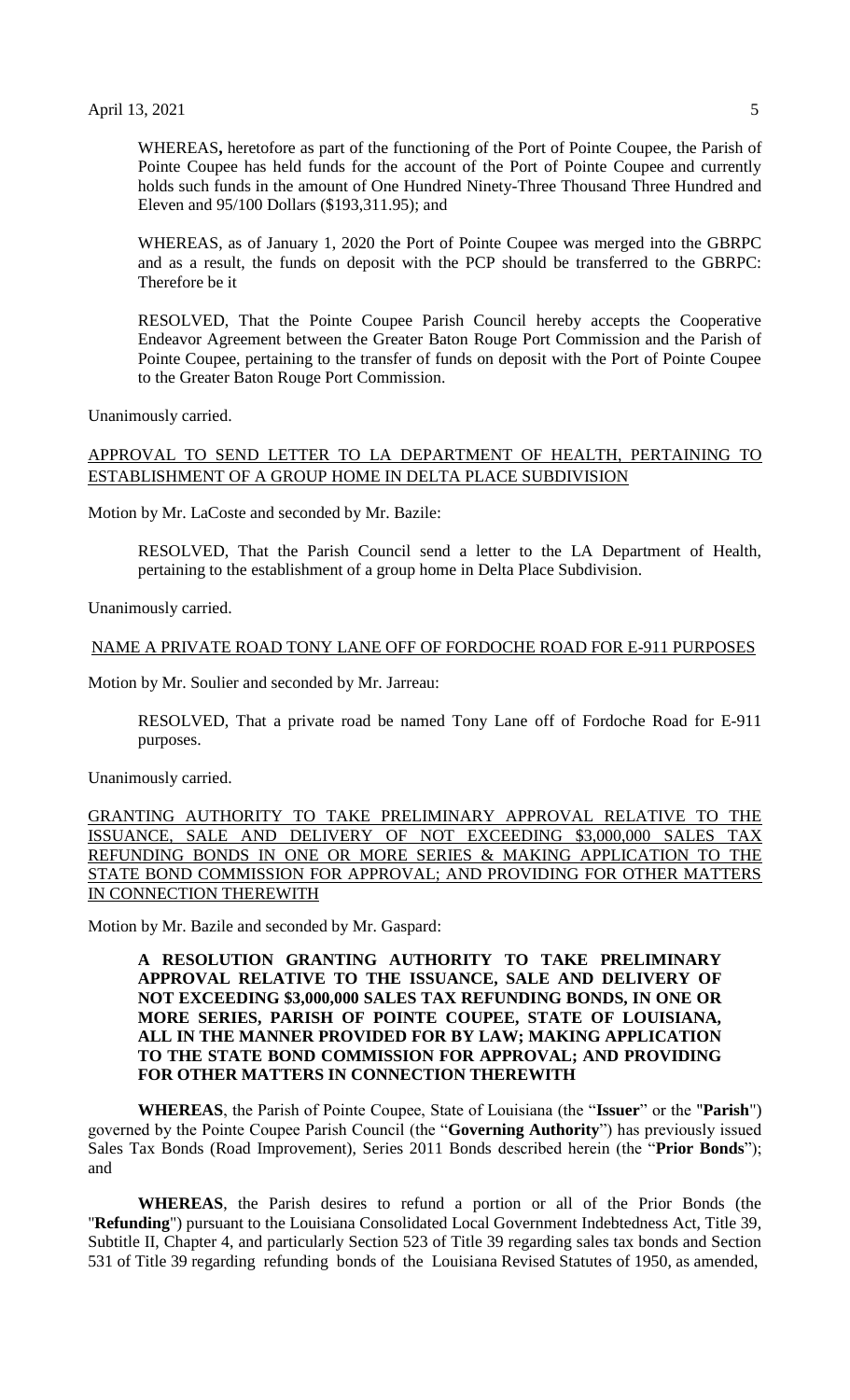and other applicable constitutional and statutory authority, (collectively, the "**Refunding Act**"), through the issuance of refunding bonds; and

**WHEREAS**, pursuant to the Refunding Act and subject to the approval of the State Bond Commission, the Issuer desires to accomplish the refunding through the issuance of not exceeding \$3,000,000 aggregate amount of Sales Tax Refunding Bonds, in one or more series (collectively, the "**Bonds**"), to be payable as provided herein and in accordance with the Refunding Act; and

**WHEREAS**, the Issuer adopts this Resolution to provide for the approval of the issuance of the Bonds for the purposes of funding (i) the prepayment and refunding of all or a portion of the Prior Bonds, (ii) a debt service reserve fund, if necessary and (iii) the cost of issuance of the Bonds; and

**WHEREAS**, the Governing Authority desires to make formal application to the State Bond Commission (the "**Commission**") for approval of the Bonds, employment of Bond Counsel and Municipal Advisor.

**NOW, THEREFORE, BE IT RESOLVED** by the Governing Authority of the Parish of Pointe Coupee, that:

**SECTION 1. Application**. Application be and the same is hereby formally made to the State Bond Commission, Baton Rouge, Louisiana, for consent and authority to issue not exceeding \$3,000,000 Sales Tax Refunding Bonds in one or more series, taxable or tax-exempt, at a rate not exceeding five percent (5.00%) per annum, to mature not later than September 1, 2026, all in the manner provided for by the Refunding Act.

**SECTION 2.** Prior Bonds. The Prior Bonds of the Issuer to be refunded (the "Refunded **Bonds**") shall include all or a portion of the following:

| <b>NAME AND SERIES</b>                                | OUTSTANDING<br><b>BALANCE</b><br>(as of March $1, 2021$ ) | <b>ORIGINAL PRINCIPAL</b> | <b>DATED</b> |
|-------------------------------------------------------|-----------------------------------------------------------|---------------------------|--------------|
| Sales Tax Bonds<br>(Road Improvement),<br>Series 2011 | \$3,280,000                                               | \$6,500,000               | 12/15/2011   |

**SECTION 3.** Security for the Bonds. The Bonds issued to refund the Prior Bonds shall be limited and special revenue bonds of the Issuer, secured by and payable in principal, interest and redemption premium, if any, solely from the revenue of Issuer's one-half of one percent (1/2%) sales tax authorized by the electorate on May 3, 1997, and renewed in an election held by the Issuer on November 2, 2010 (the "**Tax**") for an additional fifteen (15) years, subject only to the prior payment of the reasonable and necessary costs and expenses of collecting and administering the Tax (the "**Revenues of the Tax**"). The Bonds shall not be a charge on the other income and revenues of the Parish as prohibited under the provisions of Article VI, Section 37 of the Louisiana Constitution of 1974, nor shall they constitute an indebtedness or pledge of the general credit of the Parish. The Bonds will be issued on parity with any Prior Bonds not refunded by the Bonds.

The Bonds shall be of such series, mature note later than September 1, 2026, bear interest at such rate or rates not five percent (5.00%) per annum, be sold at such price or prices, be in such denomination or denominations, , carry such registration privileges, be payable in such medium of payment and at such place or places, be subject to such terms of redemption and be entitled to such priorities on the Revenues of the Tax described herein as the Commission may provide by ordinance(s) adopted at the time or times of issuance of the Bonds. Additional details of the Bonds will be set forth by subsequent ordinance adopted by this Governing Authority.

**SECTION 4. Purpose.** The Bonds are authorized to be issued for the purposes of funding (i) the prepayment and refunding of all or a portion of the Prior Bonds (ii) a debt service reserve fund, if necessary, and (iii) the costs of issuance of the Bonds.

**SECTION 5. Bond Counsel**. It is hereby recognized, found and determined that a real necessity exists for the employment of Bond Counsel in connection with the issuance of Bonds, and MAHTOOK & LAFLEUR, New Orleans, Louisiana ("**Bond Counsel**"), is hereby employed as special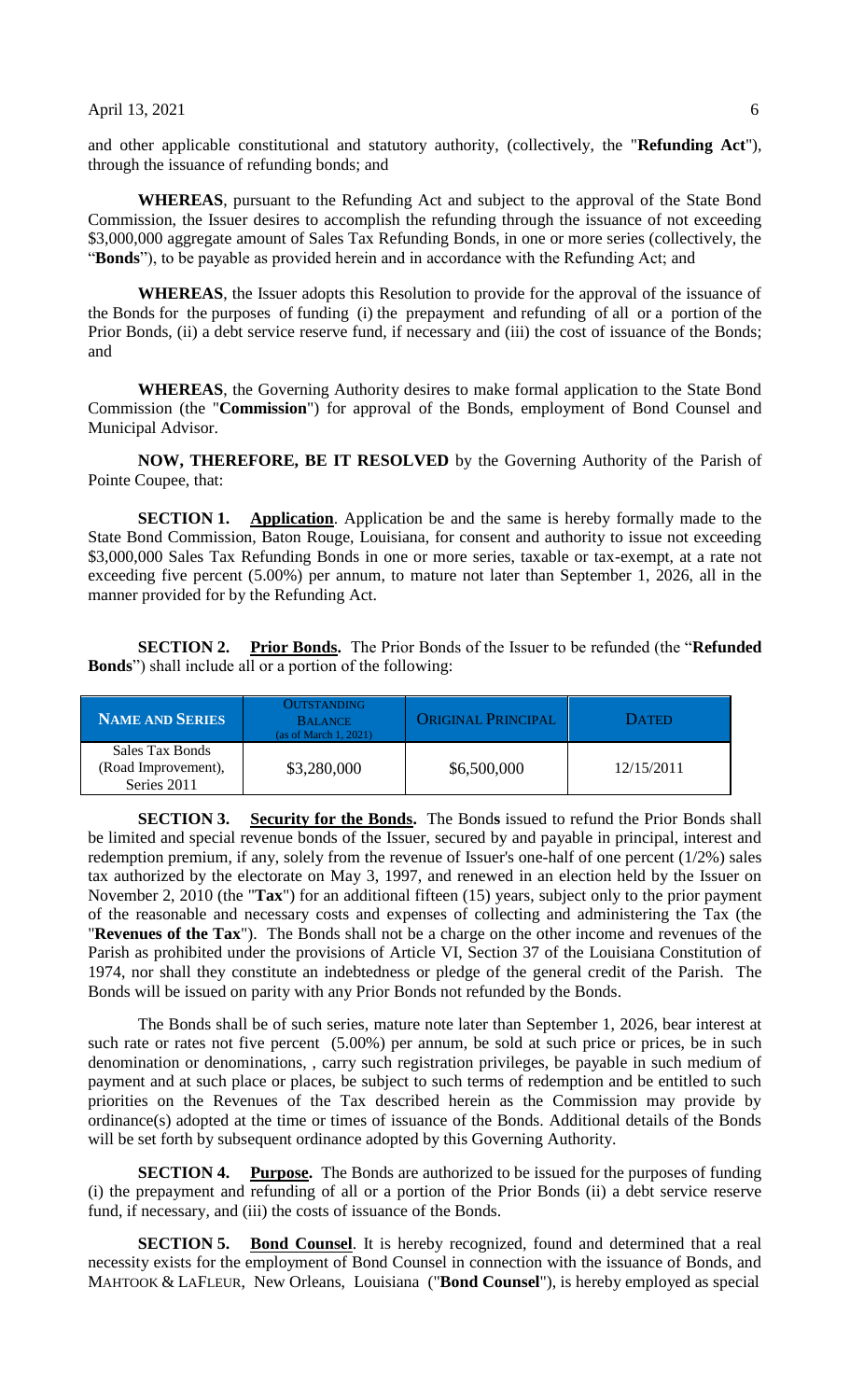bond counsel of the Issuer to do and perform comprehensive legal analysis and coordinate professional work with respect to the issuance of the Bonds of the Issuer for the purpose stated herein. Bond Counsel shall advise the Issuer as to the issuance and sale of the Bonds, and furnish their opinion covering the legality of the issuance thereof and other documents pertaining to the sale, issuance and delivery of the Bonds. The fee to be paid to Bond Counsel in connection with this program of finance be and the same is hereby established and fixed at a sum not exceeding the maximum fee allowed by the Attorney General's fee schedule for comprehensive, legal and coordinate professional work in the issuance of revenue bonds, based on the amount of said Bonds actually issued, sold, delivered and paid for, plus "out-of-pocket" expenses, said fee to be contingent upon the issuance, sale and delivery of said Bonds. A certified copy of this resolution shall be forwarded to the Attorney General of the State of Louisiana for his approval of the employment herein provided for.

**SECTION 6. Underwriter/Placement Agent**. The Issuer hereby appoints CREWS AND ASSOCIATES, INC., Little, Rock, Arkansas as Underwriter/Placement Agent in connection with the Bonds. Any compensation to the Underwriter/Placement Agent is to be approved by the Louisiana State Bond Commission and by the Governing Authority and to be paid from the proceeds of the Bonds and contingent upon the issuance of the Bonds; provided that no compensation shall be due to said Underwriter/Placement Agent unless the Bonds are sold and delivered and all costs must be reasonable and approved by the Louisiana State Bond Commission and the Governing Authority

**SECTION 7.** Employment of Municipal Advisor. The Parish hereby retains SISUNG SECURITIES CORPORATION, New Orleans, Louisiana to act as its Independent Registered Municipal Advisor ("IRMA") pursuant to the provisions of the Dodd-Frank Wall Street Reform and Consumer Protection Act and the Final Rule adopted by the Securities and Exchange Commissioners on September 20, 2013 and the adopted final release for the purpose of providing advice on structure, timing, terms and other matters relating to the Bonds, upon which the Parish may rely. The fee for such services shall be payable solely from the proceeds of the Bonds and not exceed 0.40% of the amount Bonds actually issued, sold, delivered and paid for.

**SECTION 8. SBC Swap Policy**. By virtue of Issuer's application for, acceptance and utilization of the benefits of the Louisiana State Bond Commission's approvals) resolved and set forth herein, it resolves that it understands and agrees that such approvals) are expressly conditioned upon, and it further resolved that it understands, agrees and binds itself, its successors and assigns to, full and continuing compliance with the "State Bond Commission Policy on Approval of Proposed Use of Swaps, or other forms of Derivative Products Hedges, Etc.", adopted by the Commission on July 20, 2006, as to the borrowing(s) and other matters) subject to the approvals), including subsequent application and approval under said Policy of the implementation or use of any swap(s) or other produces) or enhancements) covered thereby.

**SECTION 9. Terminology.** For purposes of meeting the requirements of the May 11, 2009, memorandum of the Director of the State Bond Commission to all bond counsel, any proceedings of the Issuer relating to the Bonds that refers to a principal amount or interest rate of the Bond shall be deemed to include the words "not to exceed" or "not exceeding" whether so stated or not, and any reference to a final maturity date or term contained herein shall be deemed to include the words "to mature on or before" whether so stated or not.

**SECTION 10. Signatures Electronic Signatures**. The Issuer or the Governing Authority and Bond Counsel consent and agree herein to the execution of documents by electronic signature in accordance with the Louisiana Uniform Electronic Transactions Act (La. Rev. Statutes 9§2601, et seq.), and documents executed electronically as provided for herein by the representatives of the Issuer or the Governing Authority or Bond Counsel are deemed binding and legal on all parties to the extent allowed by the provisions of that Act.

**SECTION 11. State Bond Commission.** Application is hereby made to the Louisiana State Bond Commission, Baton Rouge, Louisiana for its consent and authority for the Issuer to incur debt and borrow funds.

**SECTION 12. Authorized Representatives**. The Parish President and Council Clerk of the Governing Authority are hereby authorized to do all things necessary, on the advice of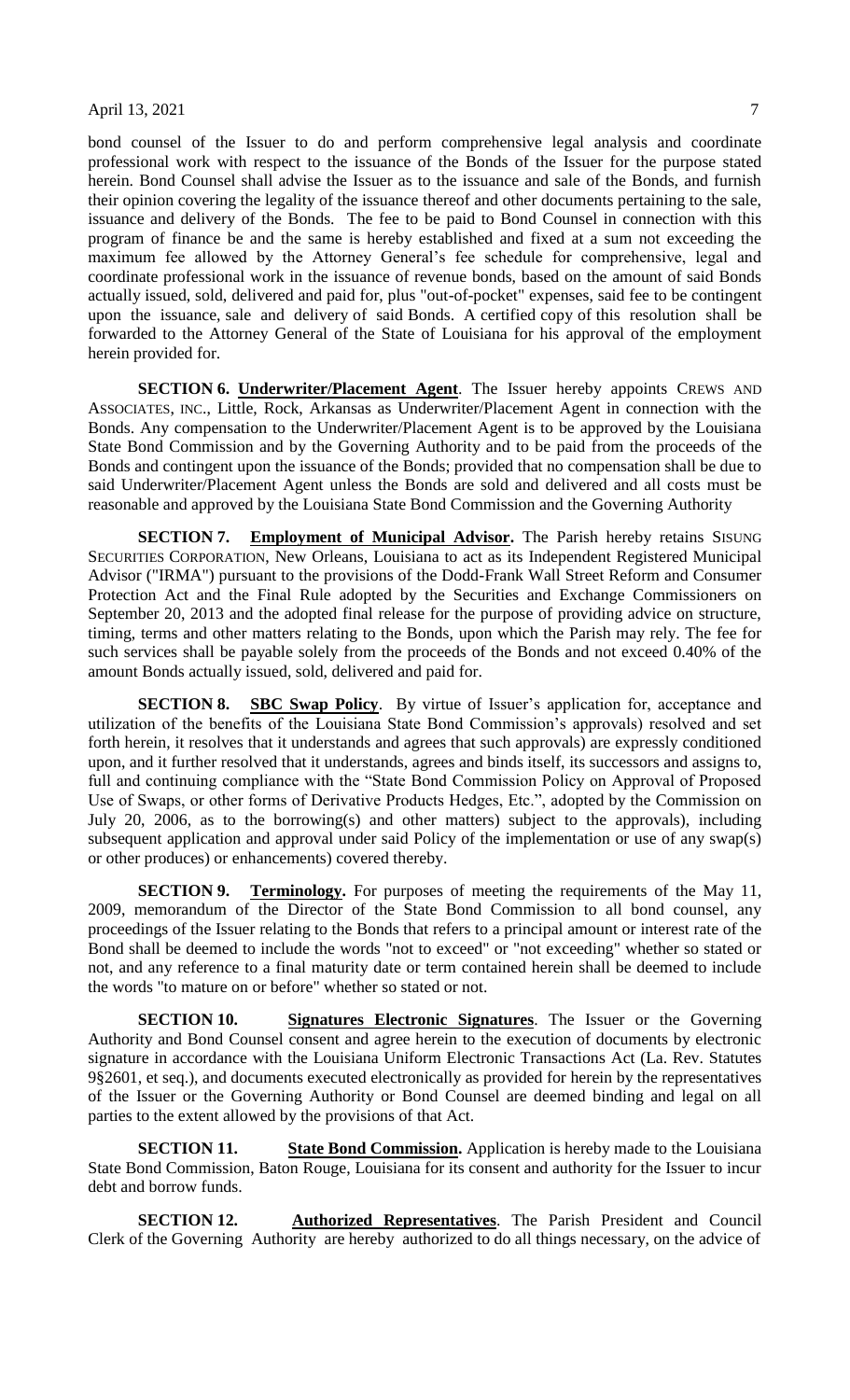**SECTION 13. Bond Counsel**. Issuer's Counsel and the Municipal Advisor to the Issuer, to effectuate and implement this resolution, including the publication and recordation hereof as may be required the Act or the Refunding Act.

**SECTION 14. Effective Date**. This Resolution shall become effective immediately upon adoption hereof.

**SECTION 15. Conflicting Resolutions**. All other resolutions or parts of resolutions in conflict herewith are hereby repealed.

The Chairman called for a roll call vote that resulted as follows:

YEAS: Messrs. Gaspard, LaCoste, Soulier, Jarreau, Bazile, Bergeron and Boudreaux.

NAYS: None.

ABSENT: Mr. Watkins. On a vote of 7-0-1, the motion carried.

CONCURRING WITH THAT RESOLUTION AUTHORIZING THE ISSUANCE OF NOT TO EXCEED \$2,000,000 OF WATER UTILITY REVENUE BONDS OF WATERWORKS DISTRICT NO. 1 OF POINTE COUPEE PARISH, PRESCRIBING THE FORM, TERMS AND CONDITIONS OF SAID BONDS; PROVIDING FOR THE PAYMENT THEREOF IN PRINCIPAL & INTEREST; AND PROVIDING FOR OTHER MATTERS IN CONNECTION THEREWITH

Motion by Mr. Soulier and seconded by Mr. LaCoste:

# **A RESOLUTION CONCURRING WITH THAT RESOLUTION AUTHORIZING THE ISSUANCE OF NOT TO EXCEED TWO MILLION DOLLARS (\$2,000,000) OF WATER UTILITY REVENUE BONDS OF WATERWORKS DISTRICT NO. 1 OF POINTE COUPEE PARISH, PRESCRIBING THE FORM, TERMS AND CONDITIONS OF SAID BONDS; PROVIDING FOR THE PAYMENT THEREOF IN PRINCIPAL AND INTEREST; AND PROVIDING FOR OTHER MATTERS IN CONNECTION THEREWITH**

**WHEREAS**, the Board of Commissions of Pointe Coupee Parish Waterworks District No. 1, Parish of Pointe Coupee, State of Louisiana (the "**Board**") has adopted or will adopt a resolution relative to the issuance of not exceeding \$2,000,000 of Water Utility Revenue Bonds, Series 2021, a draft copy of which resolution is annexed hereto; and

**WHEREAS**, the Board has requested that this Pointe Coupee Parish Government concur in said resolution.

**NOW, THEREFORE, BE IT RESOLVED** by the Pointe Coupee Parish Council, the governing authority of Pointe Coupee Parish Government that:

**Section 1**. The Pointe Coupee Parish Council does hereby approve, ratify and concur in that certain resolution of the Board of Commissioners of Waterworks District No. 1 of Pointe Coupee Parish adopted on or about April 12, 2021 annexed hereto.

**Section 2**. This resolution shall become effective immediately upon its adoption.

The Chairman called for a roll call vote that resulted as follows:

YEAS: Messrs. Bergeron, Bazile, Jarreau, Soulier, LaCoste, Gaspard and Boudreaux.

NAYS: None.

ABSENT: Mr. Watkins.

On a vote of 7-0-1, the motion carried.

## AUTHORIZE THE PARISH OF POINTE COUPEE TO ENTER INTO A COMMERCIAL CREDIT CARD PROGRAM WITH REGIONS BANK

Motion by Mr. Gaspard and seconded by Mr. Soulier: